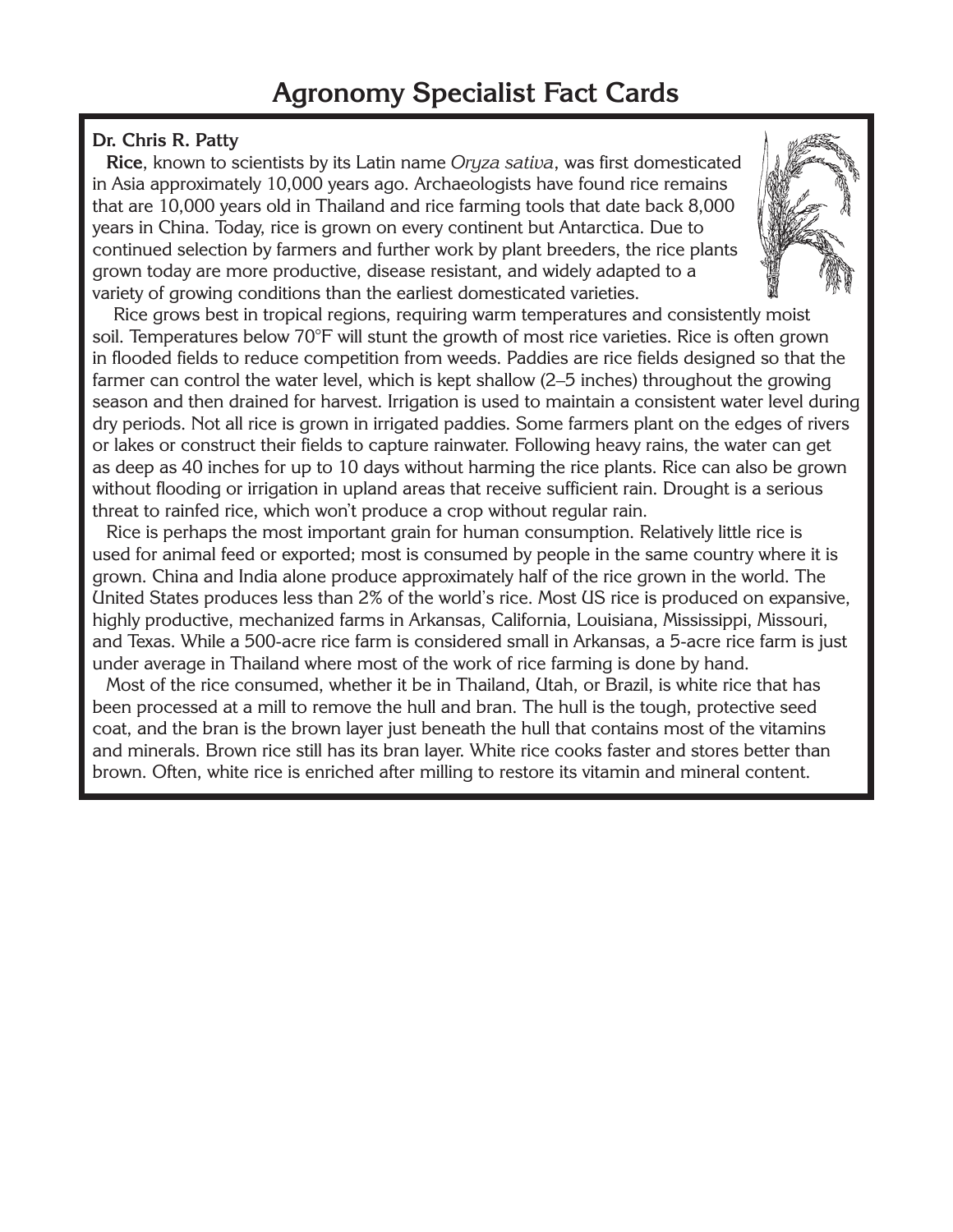### **Dr. Kim D. Goosefoot**

**Quinoa** (keen wah) was a staple crop of the ancient Inca civilization in the Andes Mountains of South America. The Inca called quinoa chisaya mama, which means mother of all grains. Quinoa was cultivated throughout the Andes from the time it was first domesticated until the Spanish arrived in the region in the early 1500s. After the fall of the Inca Empire, quinoa nearly disappeared, remaining only on small, traditional farms high in the Andes. In the 1970s, quinoa was rediscovered by the rest of the world, and its popularity has soared due to its highly nutritious seeds and ability to grow in adverse conditions.

Quinoa is not technically a grain but is more accurately called a *pseudocereal*. True cereal grains come from domesticated grasses, while pseudocereals are cooked and eaten like grains but come from different types of plants. Quinoa, known to botanists and agronomists by its Latin name Chenopodium quinoa, belongs to the Goosefoot subfamily, which is named for the shape of its plants' leaves. Many plants that belong to this group are weeds, and quinoa itself might be said to grow like a weed, tolerating drought and poor soils better than most crops.

Native to high altitudes, quinoa grows well in cool, dry climates. Temperatures above 95°F will cause the pollen to become sterile, reducing yields. Over a period of 160 to 180 days, quinoa plants grow three to nine feet tall and produce large seed heads in a variety of colors, including red, purple, pink, and yellow. The most common commercial types are those that produce white, red, or black seeds. Seeds must be kept dry once they have matured and throughout harvest or else they will sprout. The outer layer of the quinoa seed contains a bitter compound that must be removed by washing or, in the case of commercial production, processing at a mill. Milled quinoa is highly nutritious; it is higher in protein than other grains and is one of few plant foods that provides a complete protein, which includes all of the amino acids in balance. In the United States most quinoa is sold as whole grains that can be cooked and served in a manner similar to rice. Quinoa can also be made into pasta, granola bars, bread, and breakfast cereal.

Today, most quinoa is produced in Bolivia, Peru, and Ecuador. In the United States, Colorado farmers have begun to produce quinoa, and high altitude, low precipitation regions in New Mexico, California, and Washington are potential areas for future quinoa production. Around the world, trials are being conducted to extend cultivation of this uniquely adapted crop.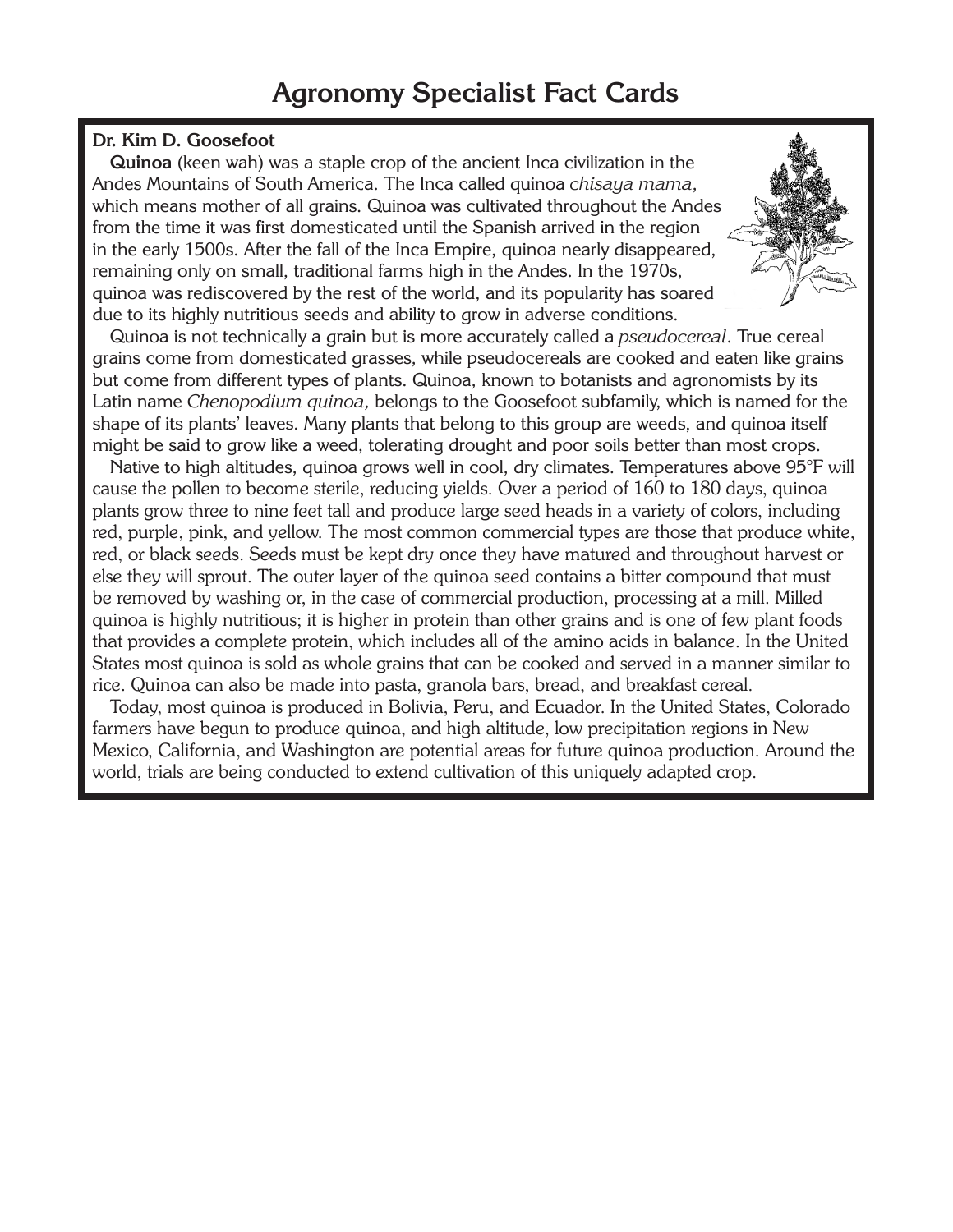#### **Dr. Cornelius E. Kernel**

**Corn** was domesticated in central Mexico more than 7000 years ago and was a crop of central importance to the Aztec and Mayan civilizations. From this center of origin, corn spread throughout the Americas, playing a role of sacred importance to many tribes. When Columbus arrived in the Americas, he was introduced to corn by the Taino people who called it *mahiz*. This is the origin of the word *maize*, a common name for corn around the world. Scientists know corn by its Latin name Zea mays.

By 1492, Native Americans had already developed hundreds of varieties of corn by selecting and saving seed (each kernel on a mature corn cob is a fertilized seed) from plants with the most desirable characteristics. Today, processes like hybridization and genetic modification give plant breeders greater control to develop new varieties with traits like disease and pest resistance or sweeter kernels for fresh eating. All varieties and types of corn grow best with full sun, fertile soil, and regular rain or irrigation throughout the growing season. Corn seeds require warm soil temperatures of 60–95°F to germinate. Weed control and fertilization are important because corn needs lots of nutrients to grow. Modern American farmers grow a number of different types of corn, including sweet corn for eating fresh, popcorn for popping, and dent corn (commonly called field corn), which is used to make a variety of food and nonfood products.

Corn is grown around the world, but the United States produces more corn than any other country. The warm, rainy summers and deep, fertile soils of the Midwest make this part of the country particularly well-suited to growing corn. Iowa and Illinois are the top corn-producing states, growing just over one-third of the country's corn. The surrounding states are also important corn producers, and this region is known as the Corn Belt.

Most of the corn grown on US farms is dent corn. After harvest, dent corn is typically sent to a mill where the kernels are separated into their starch, oil, protein, and fiber components to be used in making products ranging from snack foods to plastics. Over 4000 food products include corn as an ingredient, often as a corn-derived product such as high fructose corn syrup or maltodextrin. Ethanol fuel and animal feed are other important corn products. In 2014 approximately 40% of US corn was used for animal feed and 30% for ethanol.